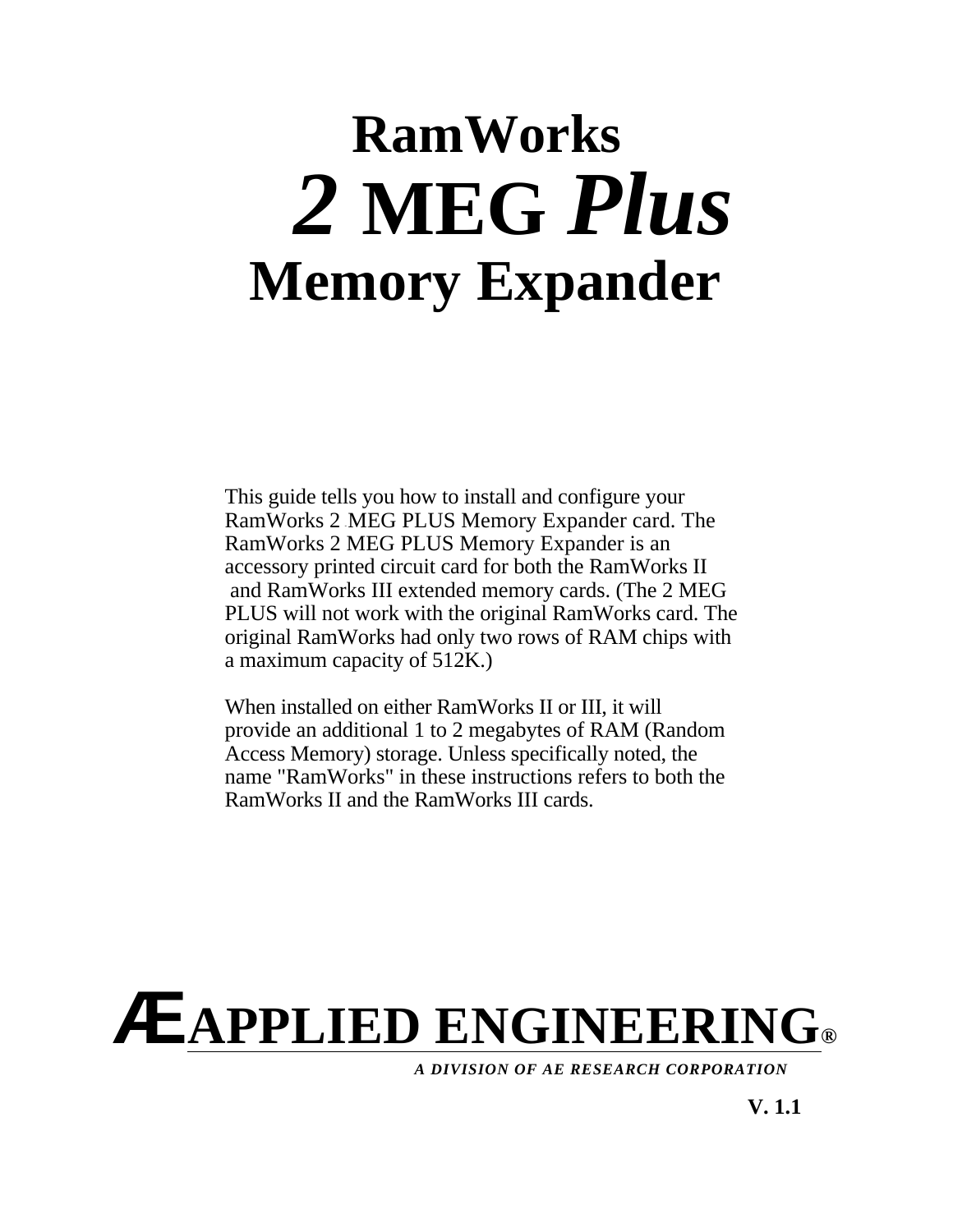## **Limited Warranty & Disclaimer**

Applied Engineering warrants the 2 MEG PLUS card and memory chips installed by or purchased from Applied Engineering against defects in material and workmanship for a period of 1 year from the date of original retail purchase. If you discover a defect, Applied Engineering will, at its option, repair or replace the product. provided you return the product during the warranty period, transportation prepaid, to Applied Engineering. Prior to returning the product for warranty consideration, call Applied Engineering Technical Support for a return material authorization (RMA) number and shipping instructions. 

Even though Applied Engineering has tested the software and reviewed the documentation, Applied Engineering makes no warranty or representation, either express or implied, with respect to software, its quality, performance, merchantability, or fitness for a particular purpose. As a result, this software is sold "as is," and you the purchaser are assuming the entire risk as to its quality and performance.

In no event will Applied Engineering be liable for direct, indirect, special, incidental, or consequential damages resulting from any defect in the software or its documentation, even if advisedof the possibility of such damages. In particular, Applied Engineering shall have no liability for any programs or data storedin or used with Applied Engineering products. including the costs of recovering such programs or data. 

The warranty and remedies set forth above are exclusive and in lieu of all others, oral or written, express or implied. No Applied Engineering dealer, agent, or employee is authorized to make any modification, extension, or addition to this warranty.

Some states do not allow the exclusion or limitation of implied warranties **or** liability for incidental or consequential damages, so the above limitation or exclusion may not apply to you. This warranty gives you specific legal rights, and you may also have other rights which may vary from state to state.

This manual and the software (computer programs) described herein are copyrighted by Applied Engineering with all rights reserved. Under the copyright laws, this manual or the programs may not be copied, in whole or in part, without the written consent of Applied Engineering, except in the normal use of the software or to make an archival copy. This exception does not allow copies to be made for others, whether or not sold, but all of the materials purchased (with all archive copies) may be sold, loaned, or given to another person. Under the law, copying includes translating into another language or format. You may use this software on any computer owned by you but extra copies cannot be made for this purpose. 

Applied Engineering cannot guarantee that you will receive notice of revisions to the software or products described in this manual. Be sure to check with your dealer or Applied Engineering for information on possible updates.

Apple® is a registered trademark of Apple Computer, Inc. Applied Engineering® and RamWorks® are registered trademarks of Applied Engineering. 2 MEG PLUS and Super AppleWorks Desktop Expander are trademarks of Applied Engineering. 

Copyright 1987-1991, Applied Engineering

Applied Engineering P.O. Box 5t00 Carroilton, Texas 75011 Sales: (214) 241-6060 .9 AM .11 PM (CST) 7 days Technical Support: 1-900-369-2323 . 9AM - 12:30 & 1:25 - 5PM (CST) Monday - Friday (Your call to Technical Support will be billed to your phone number.) The Technical Support telephone lines cannot be accessed through the Sales department. Bulletin Board System: (214)241-6677• 300/1200/2400. 8 Bits, No Parity, Full Duplex, MNP-5 24 hours. 7 days a week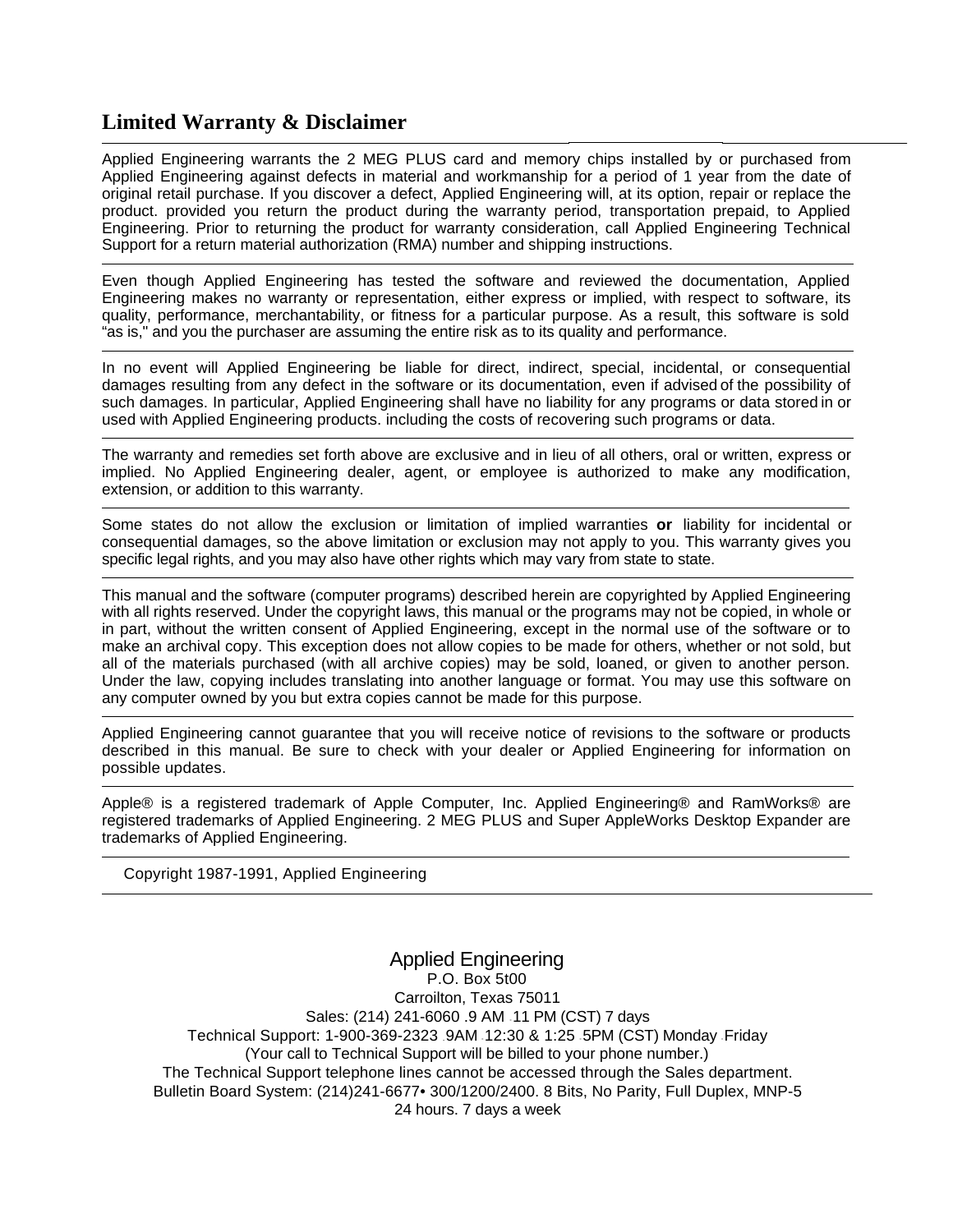## **Installing the 2 MEG+**

- -- First, TURN OFF THE POWER SUPPLY.
- Remove the cover from your IIe.
- -- Discharge any static electricity on your body by touching the IIe power supply case before touching any of the components.
- Warning! Don't ZAP your chips! There are many static sensitive components in the IIe and on the RamWorks and 2 MEG+ Memory Expander cards. Be sure that you touch the power supply case before continuing.
- Remove the RamWorks card.
- -- Carefully line up the pins on the underside of the 2 MEG+ Expander with the corresponding sockets on the chip side of the RamWorks card. Refer to the illustration below.



Press the pins gently but firmly into the sockets until they are fully seated. (Even when it's fully seated there may still be some of the pin showing between the connectors, so don't press too hard!)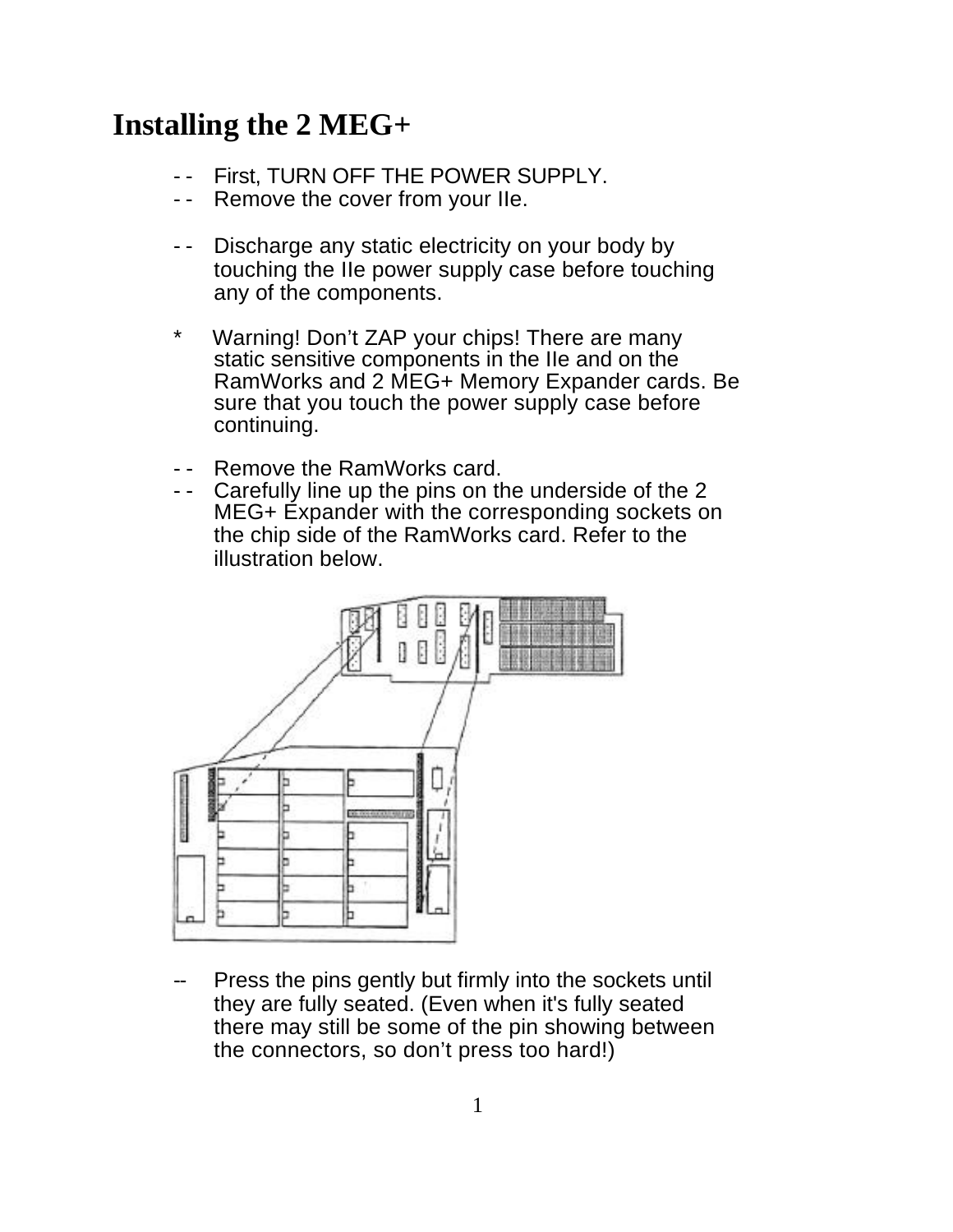Now, re-install the expanded RamWorks following the installation instructions in your user's manual

#### *Testing Your 2 MEG+*

After installing the Expander card, you should test it by running the RamWorks Memory Test on the AppleWorks 2 Expander disk (Version 1.3) or the Super AppleWorks Desktop Expander disk. The test will display X's on empty sockets and bad chips. Those sockets containing good chips will be displayed as clear rectangles.

### *Adding Even More Memory...*

There are sixteen RAM chip sockets on the 2 MEG+ Expander which can accommodate from 1 to 2 megabytes of RAM, using groups of eight 1 megabit dynamic RAM chips.

Memory chips with the correct specifications can be obtained at some computer or electronics parts stores, or you can get them through Applied Engineering; possibly at a lower cost. Because Applied Engineering gets bulk-quantity discounts on its purchases of memory chips, we can often offer them at lower prices. We use high-quality memory chips and warrant them for 5 years. (Most electronics parts vendors sell their chips 'as is.") With Æ memory chips you are also assured of getting the right chips.

#### *Memory Chip Installation*

Memory on the 2 MEG+ Expander is organized into two BLOCKS, shown as A and B in the illustration below. Each block must be completely empty or completely populated with 8 D-RAM chips. It is recommended that you fill block A first, then block B. (See graphic following.)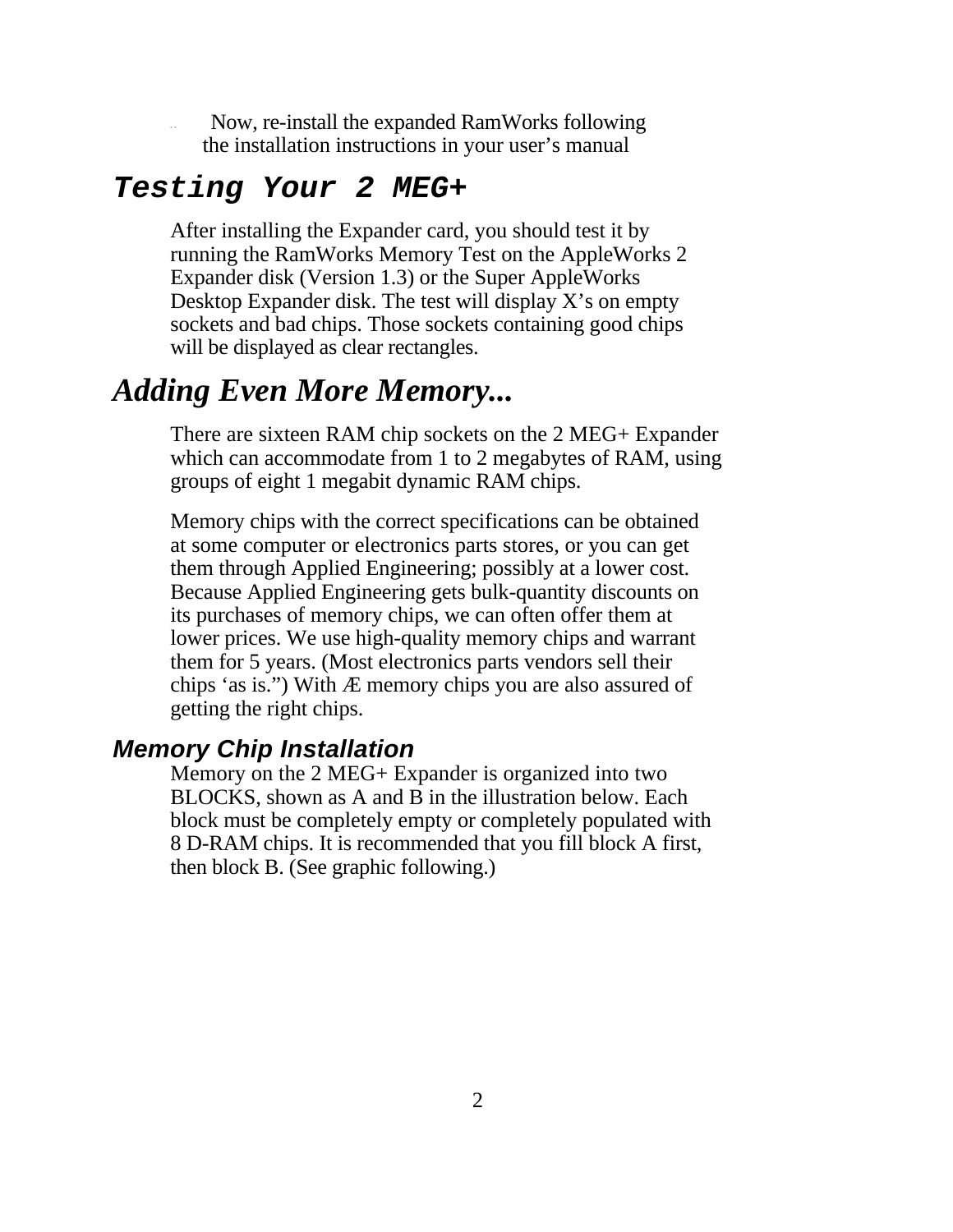

It is extremely important to insert the Expander's memory chips properly. The illustration shows the correct orientation of the RAM chips and which memory chip sockets are allocated to each block on the 2 Meg+ Expander. Note the position of the notch (or dot on some chips). Each RAM chip should have all legs fully seated in the socket and in the correct position.

**OOPS!** If power is applied to a chip that is plugged in backwards, the chip will probably be zapped immediately. The chip will be damaged. However, no harm should be done to the board.

*Note:* You may return your RamWorks card and/or RamWorks Memory Expander to Applied Engineering for a memory upgrade with no additional charge for the installation or testing. Call Applied Engineering Sales for the latest memory chip prices. The sales office phone number is (214) 241-6060.

#### *Bank Configuration for Programmers*

The table below shows the relationship between the chips and the bank numbers. From this table you can determine the addressable banks for each of the chips. The bank designations are in hexidecimal notations.